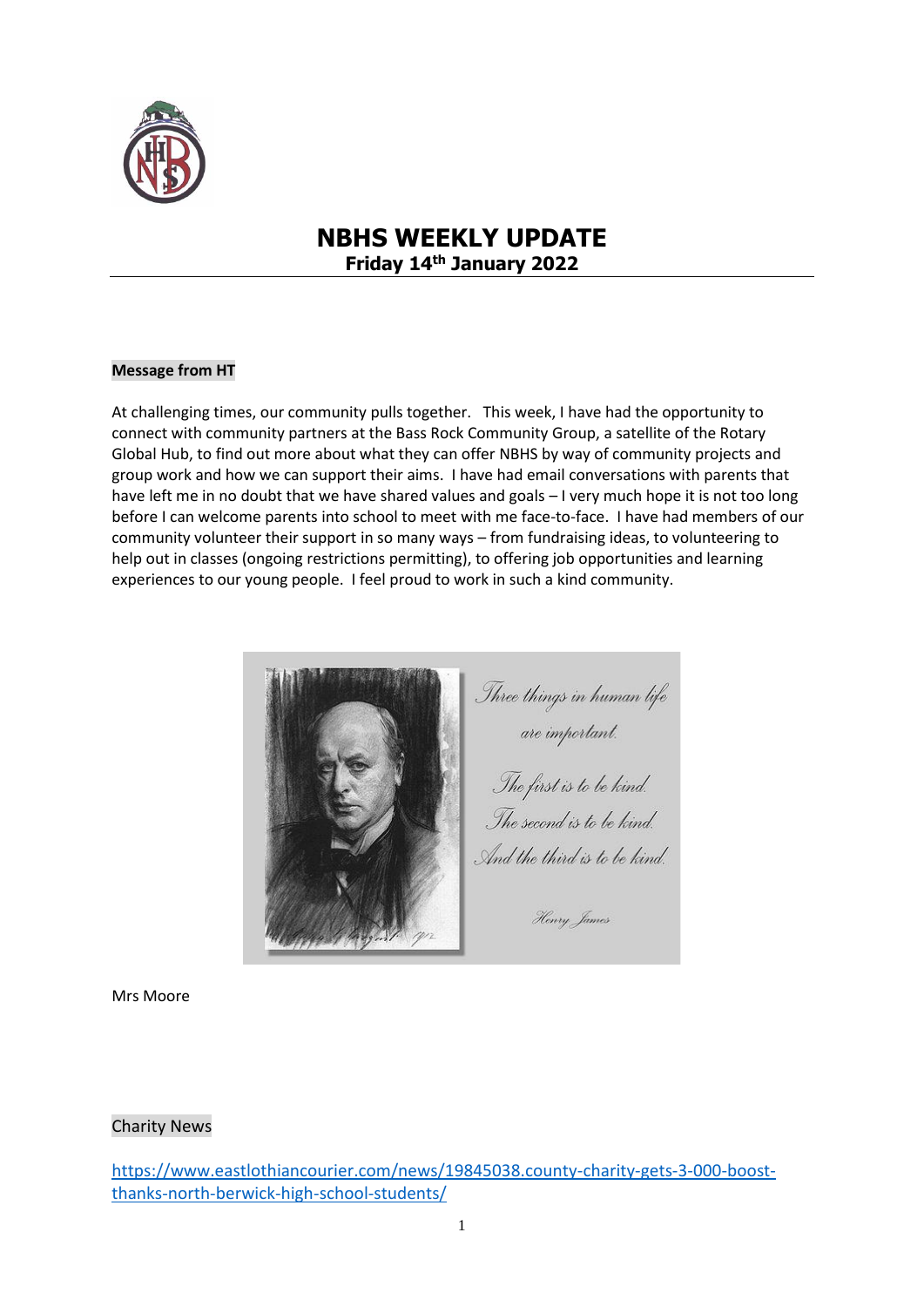# **Block 2 Prelim Diet**

Block 2 of our Senior Phase prelim diet will therefore run as planned on 10th January-24th January. (There are 2 papers on Friday 7th January, and pupils are aware if this applies to them.)

Wishing all seniors the very best of luck!

In line with NBHS usual prelim procedures, **please could young people come to prelims in dress code.** This supports our community ethos and makes pupils easily identifiable when they are in the building.

### **SQA update**

We received communication from SQA on  $11<sup>th</sup>$  January which informed us that it remains the clear intention for the 2022 SQA exams to take place in April-June.

Furthermore, that SQA are "*actively monitoring levels of disruption across the country, including levels of learner and staff absence. If significant levels of disruption continue, we will soon move to what has been referred to in previous communications as Scenario 2, which means supporting learners with their final revision in the immediate run-up to the exams.*

*In this scenario, revision support, for example guidance on topics, will be provided to help learners maximise their exam performance and reduce exam stress. There will not be any further changes to courses or course assessments, over and above those already in place through the existing modifications.*

*If we move to Scenario 2, revision support will be issued in March for most courses, to allow as much time as possible for learning and teaching. The type of revision support will differ across courses, depending on the assessment approach and the modifications made at the start of the session. We will provide more information as soon as these are finalised."*

SQA have prepared a blog post for parents[: Supporting learners as Covid disruption continues](https://blogs.sqa.org.uk/qualifications2022/supporting-learners-as-covid-disruption-continues-a-message-for-parents-and-carers/?utm_source=sqanews&utm_medium=email&utm_campaign=nq2022&utm_content=NQ2022&mkt_tok=NTA1LVlCSC0zMDAAAAGB8yQBgsirqw9Ome4xOyNapdPj2R9N--UyW_f-D5wClEA3kfobXxdiYZHuINl0nNh7rI1-Gu5fG6m1ojkJTljvVPn4ldMWBb9tjbS2TRjf) – a [message for parents and carers -](https://blogs.sqa.org.uk/qualifications2022/supporting-learners-as-covid-disruption-continues-a-message-for-parents-and-carers/?utm_source=sqanews&utm_medium=email&utm_campaign=nq2022&utm_content=NQ2022&mkt_tok=NTA1LVlCSC0zMDAAAAGB8yQBgsirqw9Ome4xOyNapdPj2R9N--UyW_f-D5wClEA3kfobXxdiYZHuINl0nNh7rI1-Gu5fG6m1ojkJTljvVPn4ldMWBb9tjbS2TRjf) Qualifications 2022 (sqa.org.uk)

NBHS will continue to keep you informed to the very best of our ability.

### **Parent Council Meeting – Wednesday 26th January**

Please email [communications@northberwickhigh.elcschool.org.uk](mailto:communications@northberwickhigh.elcschool.org.uk) to request the meeting link. All welcome.

### **PTA Meeting Invitation: 7pm Wednesday 19th January**

All parents and carers are invited to join the first PTA meeting of 2022!

**What is the PTA ?** The PTA is a charity made up of parents, carers, teachers and students, who work together to support school activities and raise vital funds for the school and its students. We welcome all parents/carers and appreciate any input or support you can offer in terms of time, expertise and fundraising ideas.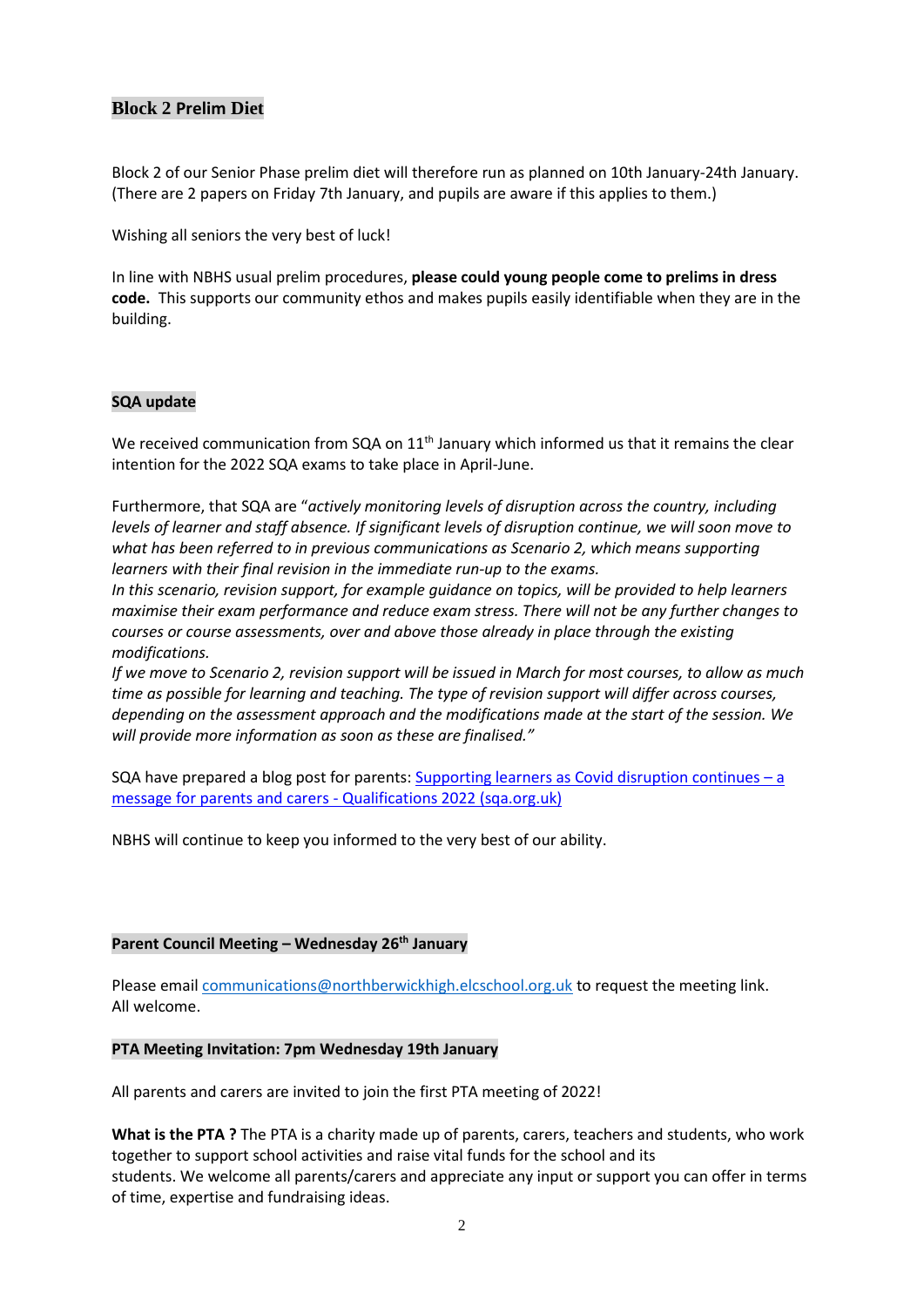### **How to join the meeting?**

We will be using Google Meet so if you'd like to attend, please email us in advance at **[ptanbhs@gmail.com](mailto:ptanbhs@gmail.com)** and we will send you a link to join the meeting.

### **How can I support the North Berwick High School PTA?**

**Join the Online PTA Monthly Meetings**

The PTA support school activities and organises fundraising activites to benefit our pupils and school. All parents and carers are welcome and are encouraged to join. To find out more email [ptanbhs@gmail.com](mailto:ptanbhs@gmail.com) or click here [What is the](https://www.edubuzz.org/northberwickhigh/parents/parent-teacher-association-2/) PTA

### **Join the PTA Monthly Prize Draw**

To find out all you need to know about our wonderful, recently improved prize draw, please click [here.](https://www.edubuzz.org/northberwickhigh/parents/parent-teacher-association-2/pta-100-club/)

### **Use Easyfundraising when shopping online**

By signing up to easyfundraising you can earn donations (a % of your spend) from retailers to NBHS, at no extra cost to yourself. Click [here](https://www.easyfundraising.org.uk/) to visit the easyfundraising website and nominate NBHS PTA to receive donations.

### **Use AmazonSmile instead of Amazon**

The AmazonSmile initiative allows you to donate to the school, at no extra cost, by buying products online – and millions of products are eligible for donations to the High School. Just go to [smile.amazon.co.uk](http://smile.amazon.co.uk/) and select North Berwick High School before you start shopping.

### **Donate Study Guides and Past Papers**

Any study guides or past papers are a great resource for our pupils and any donations of these to the school library are much appreciated.

# **College Courses**

Pupils who attend college courses have been contacted separately. These will continue as before with most running on-line. Pupils who are still attending college in person should come to school at lunchtime on Tuesdays and Thursdays for transport to college.

### **Talisker Whisky Atlantic Challenge**

It is normally the case that we celebrate the successes and achievements of the NBHS pupils in the Weekly Newsletter, but we couldn't let the opportunity pass without drawing attention to the incredible endeavour that some of our pupils' parents are currently undertaking as part of the Talisker Whisky Atlantic Challenge.

'Five In A Row' have been taking on the Atlantic Ocean since December in the Talisker Whisky Atlantic Challenge. This is a 3,000 mile row from La Gomera in the Canaries to Antigua in the Caribbean. 'Five in a Row' is a crew of five: Iain Baird, Duncan Hughes (Skipper and dad of Ruaridh in S1), Ross McKinney (dad of Angus in S1), Fraser Potter and Clive Rooney.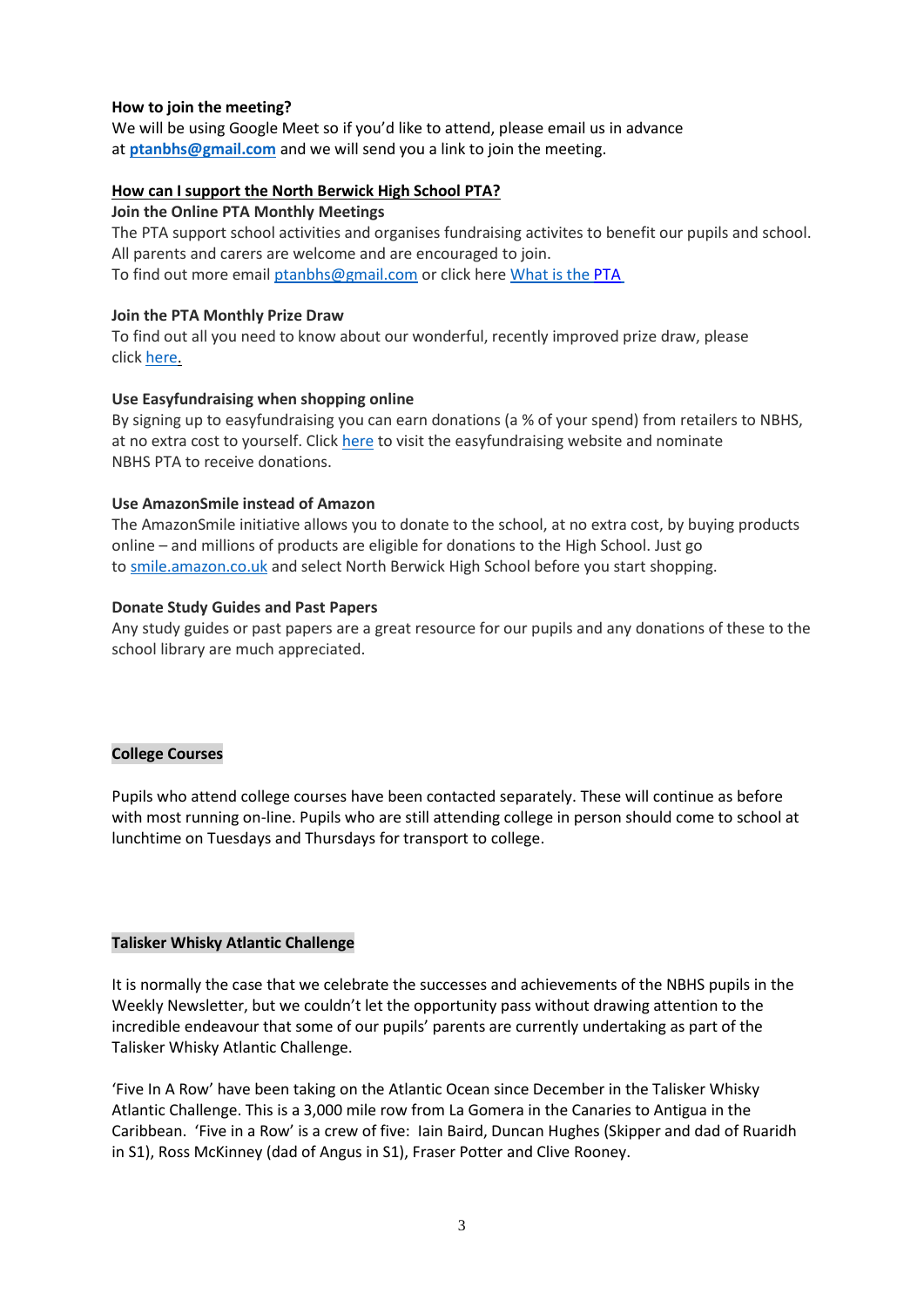The challenge is being undertaken to help to support Reverse Rett, who are a small UK based charity focused on medical research to help those who suffer from Rett Syndrome. Ross' daughter, Eliza, has Rett Syndrome and he has been actively involved with the charity since the age of 3.

The team are currently in 2nd place in a fleet of 36 boats and they are close to the world record for a 5-man crossing of the Atlantic, which is 35 days, 19 hours and 50 minutes. The team are due to get to Antigua on 16th or 17th January.

The team's progress can be tracked via the app: 'YB Races' and some pre-race team photos can be found here: <https://atlanticcampaigns.smugmug.com/TWAC-2021/36-FIVE-IN-A-ROW/> We wish the team good luck in the last few days of their journey!



**Rugby Success**



It is with great pride I can report that North Berwick Rugby Club have won this season's East Lothian Schools Conference. A formal announcement will follow from Scottish Rugby in due course. This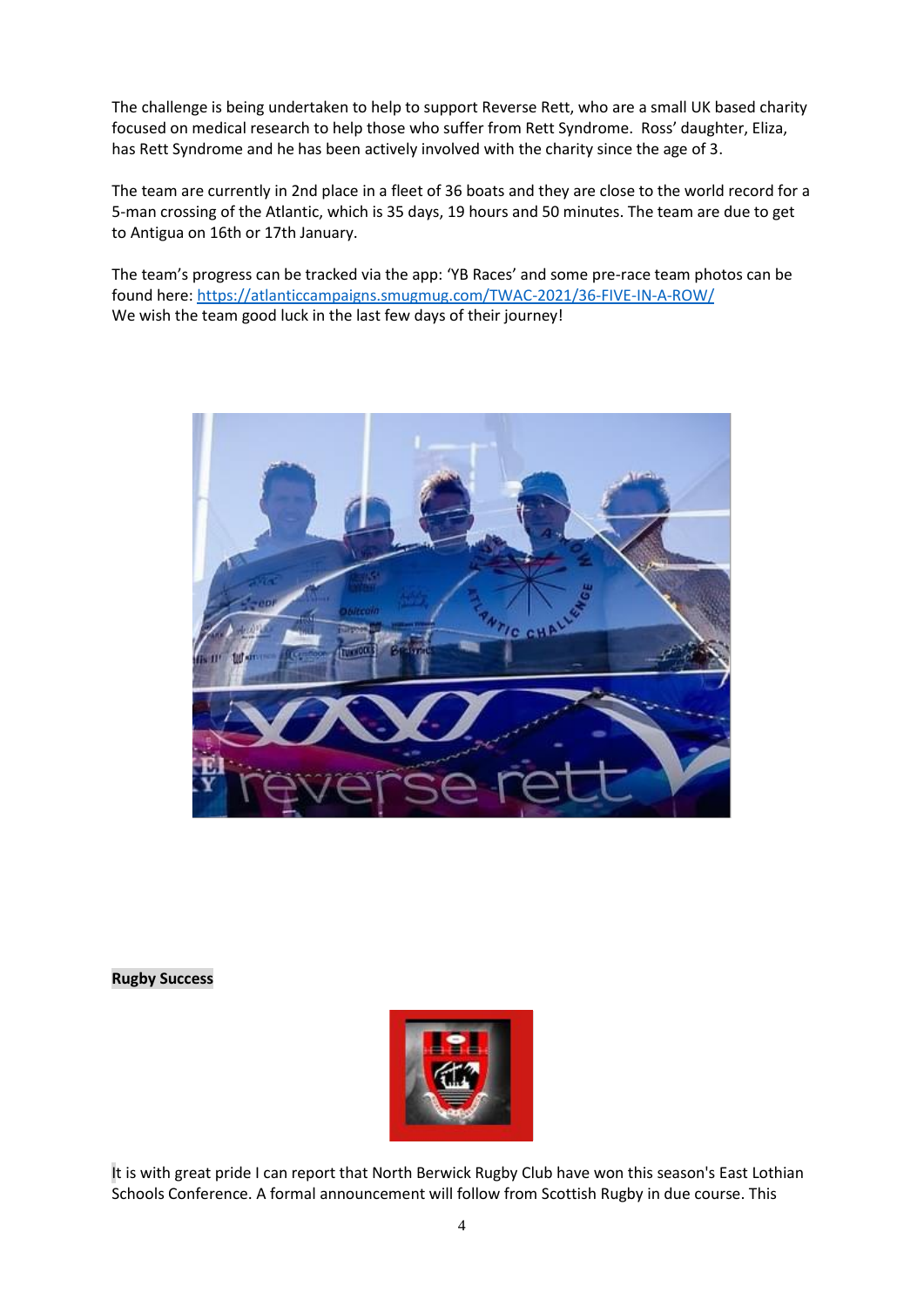season we have been able to field all five teams from the school population with approximately 100 NBHS students representing the school across the 5 teams. The work carried out by North Berwick Rugby Club during lockdown that kept the players engaged and continued their training is reflected in the league outcome and we continue to enjoy a positive relationship between the School and Club as we deliver rugby in the North Berwick Community.

There is one remaining North Berwick match to be played on 22nd January in which the U16s hope to defeat Musselburgh and qualify for the national u16 schools shield.

| Angus   | Cross        | U13 | Jacob   | Jolly                | U15 |
|---------|--------------|-----|---------|----------------------|-----|
| Dylan   | Muir         | U13 | Jake    | Hetherington         | U15 |
| Finlay  | Langlands    | U13 | Jamie   | Rowse                | U15 |
| Jack    | Thomson      | U13 | Joseph  | Gerald               | U15 |
| Jack    | Westwater    | U13 | Kier    | McMullen             | U15 |
| Joseph  | <b>Black</b> | U13 | Lewis   | Scott                | U15 |
| Leo     | Rodriguez    | U13 | Louis   | Napier               | U15 |
| Lewis   | Lothian      | U13 | Oscar   | Mackenzie            | U15 |
| Liam    | Gruber       | U13 | Rhoan   | Fraser               | U15 |
| Marley  | MacKenzie    | U13 | Ross    | Napier               | U15 |
| Milo    | McDonald     | U13 | Stanley | Watson               | U15 |
| Oliver  | Napier       | U13 | Tobias  | <b>Bekkers Trugg</b> | U15 |
| Ruari   | Maclean      | U13 | Andrew  | Macaskill            | U16 |
| Angus   | Lothian      | U14 | Angus   | Gray                 | U16 |
| Blair   | Smith        | U14 | Angus   | Waddell              | U16 |
| Cameron | Usher        | U14 | Callum  | Masson               | U16 |
| Charlie | Pugh         | U14 | Callum  | Perry                | U16 |
| Euan    | McKenna      | U14 | Cameron | McIntyre             | U16 |
| Finlay  | Robertson    | U14 | Finlay  | Mitchell             | U16 |
| Hamish  | Dooner       | U14 | Finn    | Ryan                 | U16 |
| Innes   | Hinton       | U14 | Hamish  | Green                | U16 |
| James   | Vick         | U14 | Harry   | Dunkinson            | U16 |
| Laird   | Wharton      | U14 | Jamie   | Perry                | U16 |
| Lewis   | McIntyre     | U14 | JJ      | Wallace              | U16 |
| Lewis   | Selby        | U14 | Joe     | Hunter               | U16 |
| Linus   | Allan        | U14 | Louis   | Sinclair             | U16 |
| Olly    | Muncaster    | U14 | Luke    | Felton               | U16 |
| Rory    | Waterson     | U14 | Maxwell | Barbour              | U16 |
| Toby    | Davidson     | U14 | Moray   | Seaton               | U16 |
| Tom     | Lyon         | U14 | Perry   | Angel                | U16 |
| Tommy   | Tunnock      | U14 | Tadhg   | Finlayson-McCarthy   | U16 |
| Zidane  | Rafique      | U14 | Tom     | MacKay               | U16 |
| Adam    | Little       | U15 | Woody   | Martin               | U16 |
| Archie  | O'Brien      | U15 | Charlie | Harper               | U18 |
| Cameron | Fyfe         | U15 | Euan    | Corrie               | U18 |
| Charlie | Gill         | U15 | Euan    | Robertson            | U18 |
| CJ      | Loudon       | U15 | Harvey  | Gill                 | U18 |
| Daniel  | Smith        | U15 | Innes   | Donachie             | U18 |

Huge congratulations to the teams: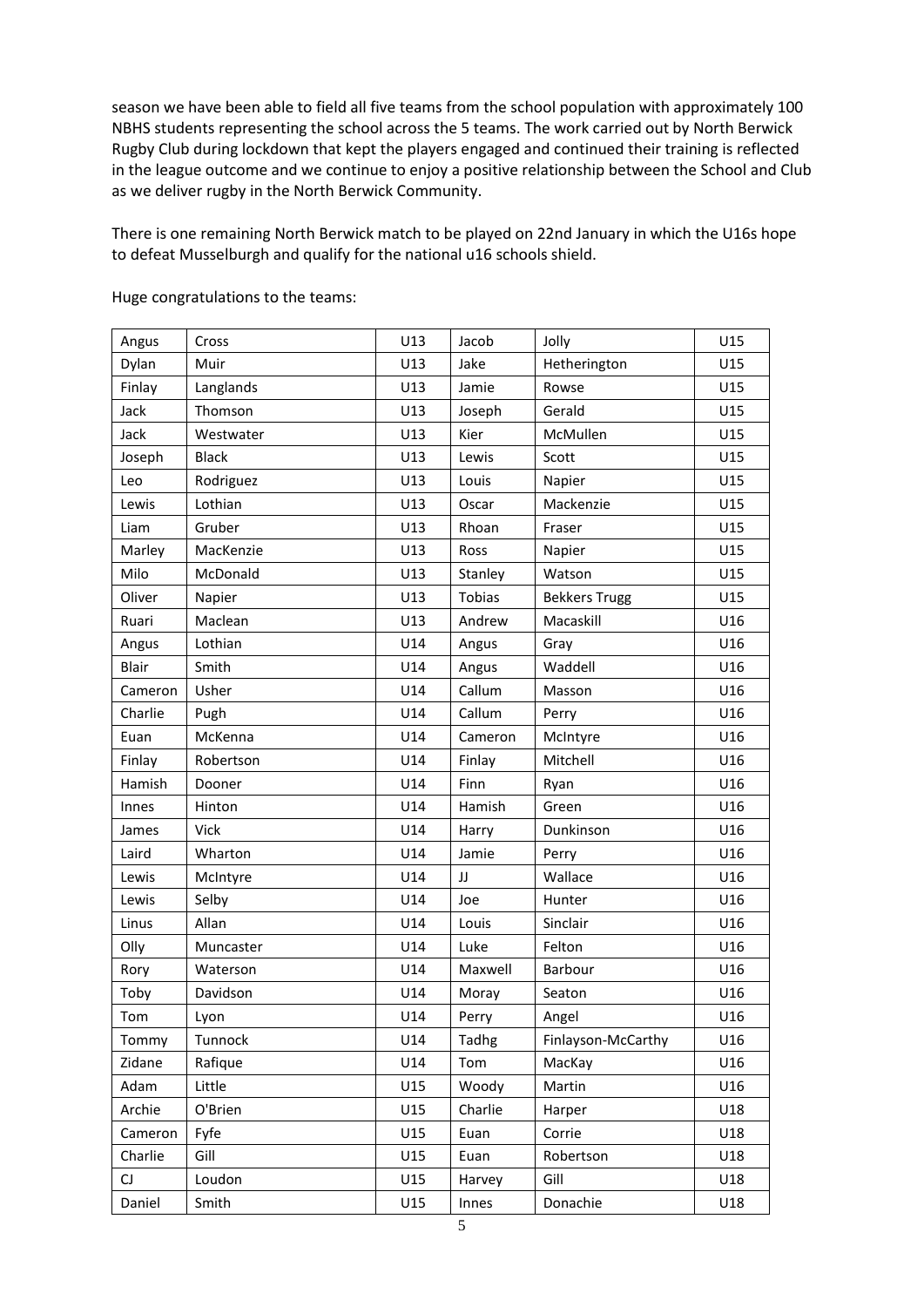| Ethan         | Glancy          | U15 | Jack      | Verrall    | U18 |
|---------------|-----------------|-----|-----------|------------|-----|
| Ethan         | Mulligan        | U15 | James     | Paton      | U18 |
| Felix         | Bishop          | U15 | Jamie     | Goodall    | U18 |
| Fergus        | Kinnaird        | U15 | Lucas     | Ireland    | U18 |
| Finan         | McElroy         | U15 | Mackenzie | Notley     | U18 |
| Gregor        | MacIntosh       | U15 | Michael   | Hart       | U18 |
| <b>Harris</b> | Darge           | U15 | Oliver    | Bonnington | U18 |
| Innes         | Taylor-Williams | U15 | Oliver    | Howson     | U18 |
| Jacob         | Jolly           | U15 | Ruari     | McElroy    | U18 |
| Jake          | Hetherington    | U15 | Sonny     | Allan      | U18 |

### **East Lothian Works Information Evenings**

East Lothian Works (the Council's Employability Hub) are hosting a series of virtual information evenings about their course offerings for the coming academic year. They will cover course choice options including Foundation Apprenticeships, the School College Partnership offer, and the East Lothian Works offer. This is a fantastic opportunity to find out about the variety of courses availability to students when they choose their subjects for next year. The sessions are repeated on the following dates, and will run from 6pm-7pm through this link:

#### <https://meet.google.com/ijq-pzhs-hhi>

- Monday 17<sup>th</sup> Jan
- Wednesday 19<sup>th</sup> Jan
- Monday 24<sup>th</sup> Jan
- Wednesday 26<sup>th</sup> Jan

#### **Senior Phase Information Evening**

These videos and presentations are now live and can be accessed on the school website at this link: <https://www.edubuzz.org/northberwickhigh/2021/12/02/senior-phase-virtual-information-evening/> These will remain online for you to watch at a time that suits you. Mr Jones

### **Absent Pupils Accessing Learning**

We appreciate there is a need to ensure provision for learning is in place for young people selfisolating or awaiting PCR test results. As Google Classroom (GC) has been set up for every class, key powerpoints or topic overviews are being routinely posted in class spaces. Assignments and home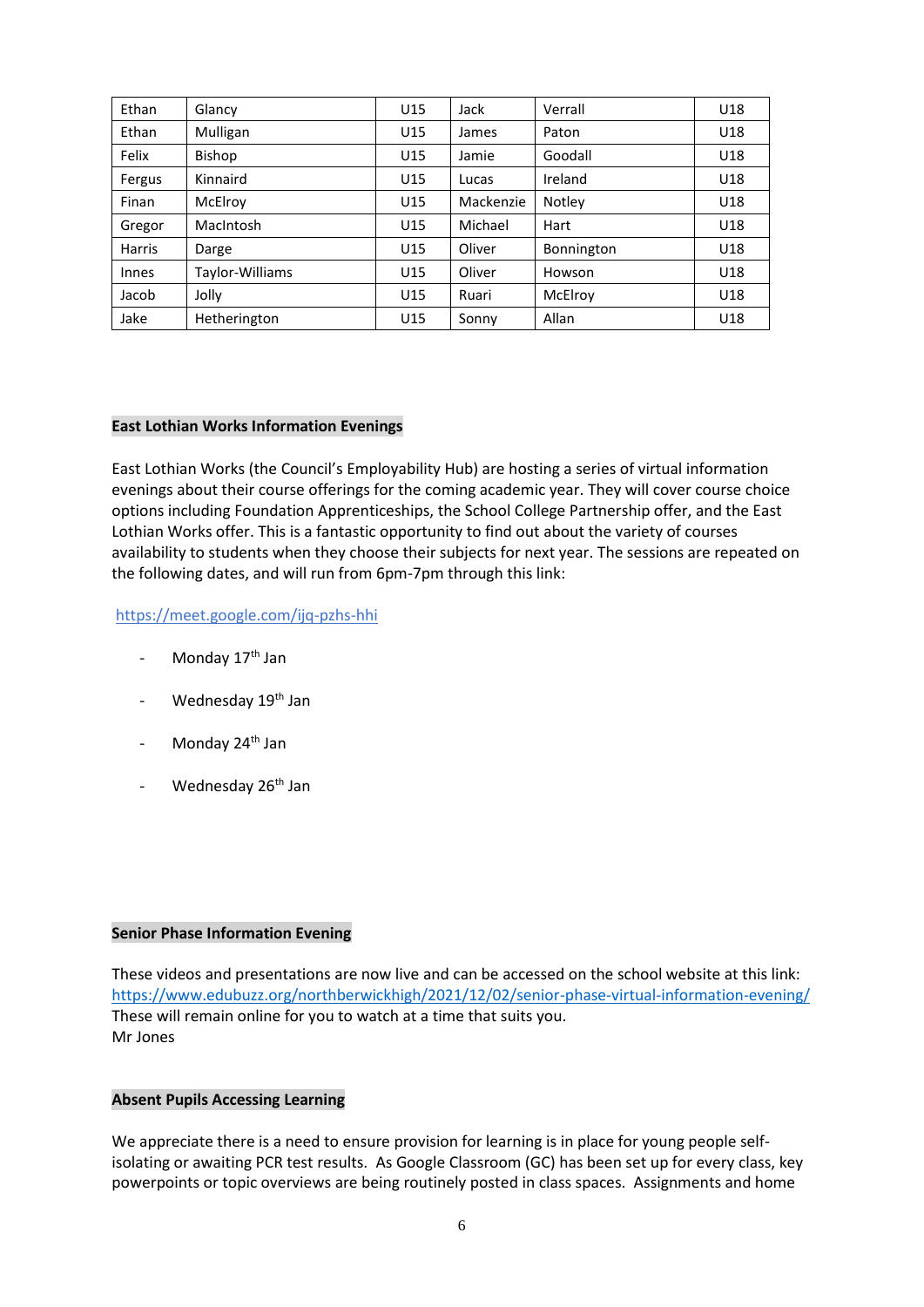learning are also often posted for young people to access. Pupils can give parents/carers permission to access Guardian Summaries.

**Please encourage your young person to check their Google Classrooms in the first instance.** We're keen to encourage pupils to do this, if they are able to, including if a parent/carer receives a homework notification.

It is not currently possible to post coverage of every individual lesson online – pupils are very welcome to see their teacher upon their return should they require additional support.

Wherever possible, and if there is a concern, parents should contact [communications@northberwickhigh.elcschool.org.uk](mailto:communications@northberwickhigh.elcschool.org.uk) so that their query can be forwarded to the appropriate member of the extended leadership team.

As with everything at the moment, please know we are doing our absolute best to meet needs within the context we must currently operate.

Nationally, there are supplementary online learning offers available to all pupils as follows:

- The E-Sgoil online offer for Senior Phase learners can be accessed on GLOW and instructions for this are on our own school website: [https://www.edubuzz.org/northberwickhigh/wp](https://www.edubuzz.org/northberwickhigh/wp-content/blogs.dir/894/files/2020/10/GLOW-e-Sgoil-User-Guide-2020.pdf)[content/blogs.dir/894/files/2020/10/GLOW-e-Sgoil-User-Guide-2020.pdf](https://www.edubuzz.org/northberwickhigh/wp-content/blogs.dir/894/files/2020/10/GLOW-e-Sgoil-User-Guide-2020.pdf)
- For BGE learners, there are resources on West-OS, also accessed through GLOW the app will appear on the pupils' launch pad
- The National E-Learning Offer (NELO) can be accessed here: <https://education.gov.scot/nelo/> . This includes Learning Spaces for courses which can be accessed here:<https://www.thinglink.com/card/1421866155961745410>
- SCHOLAR resources for seniors can be found here:<https://scholar.hw.ac.uk/>

Please encourage young people who are well enough to do so, when isolating or awaiting PCR test results, to check these additional sources of support for their learning. They have been wellreceived by pupils and cover a large number of topics, themes and subjects.

### **Online learning resource**

An overview the various online learning resources that support pupils' home learning can be found on the school website: **'Learning at NBHS' main menu; 'Online learning resources' sub menu.** The presentation includes detail of Glow, e-Sgoil, West-OS and Scholar resources.

### **Careers**

**Mick Burns** Careers Adviser Email: [mick.burns@sds.co.uk](https://mail.elcschool.org.uk/owa/redir.aspx?C=fbGa3DGVrsUoQB2CnJP23eXwMGzxu7J1CtarT6dTOwkq_NlpJujXCA..&URL=mailto%3amick.burns%40sds.co.uk) **Mobile:** 07887 831454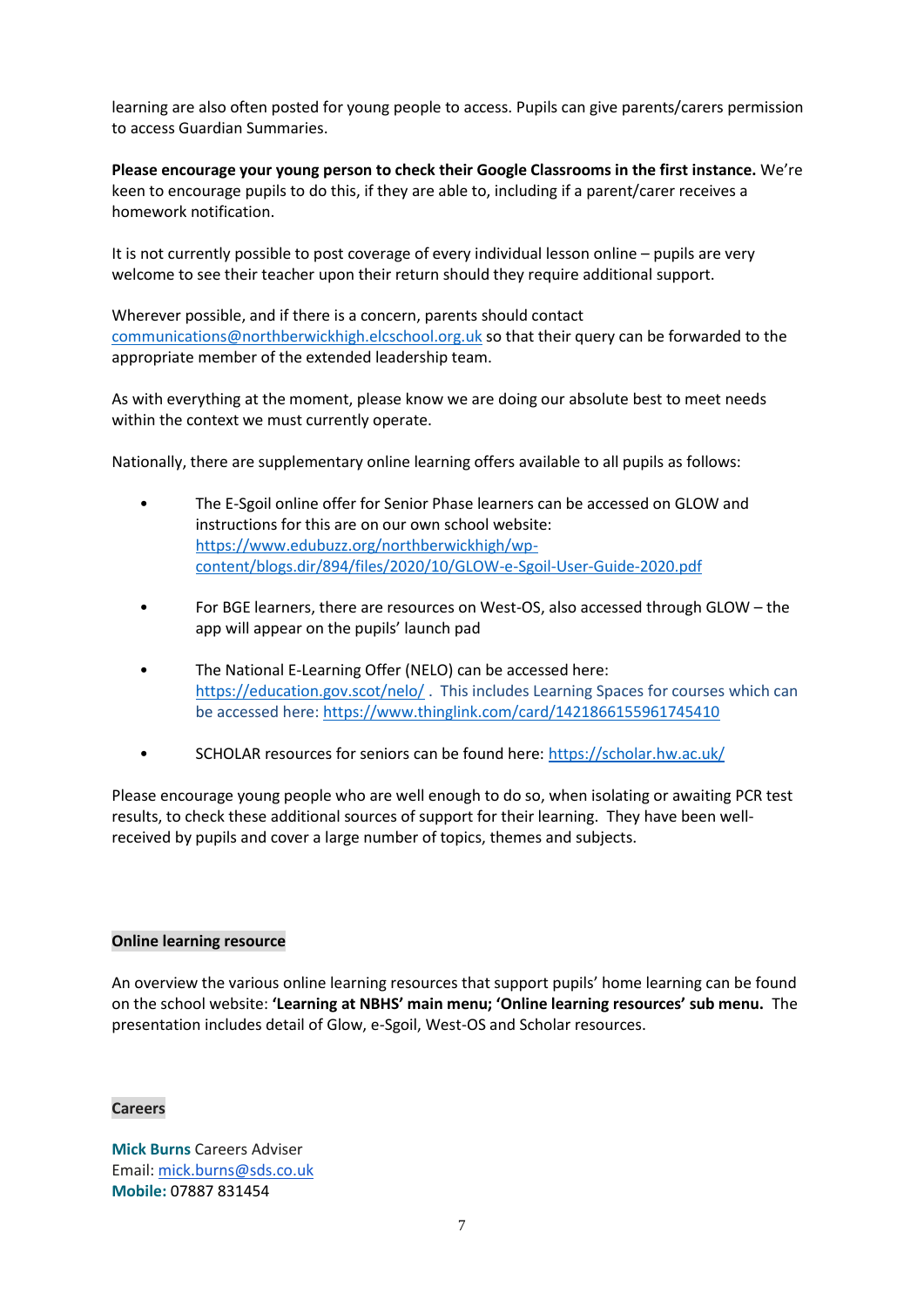### Twitter: MickBurns2 Blog: [www.edubuzz.org/careers](http://www.edubuzz.org/careers)

### **Employability talk Monday 17 January 2022 4pm**

If you are leaving school this year and looking for employment, training or apprenticeship vacancies please join us online via the Google Meet link in your S6 Google Classroom. If you are in S4 or S5 then please request the link from Mr Burgess churgess@edubuzz.org This session will introduce you to main websites you need to use to find suitable vacancies and will last about 20 to 30mins. Summer vacancies are advertised now so please come along and future sessions will include CV, applications and interview preparation.

### **S2 Careers Talks**

With S2 option choice approaching we have delivering our careers talks to all S2 classes thisweek. You can view the talk [here](https://www.edubuzz.org/careers/2022/01/06/s2-careers-talk-january-2022/) and this forms part of the PSE programme that will include accessing career resources for pupils and parents online a[t www.myworldofwork.co.uk](http://www.myworldofwork.co.uk/)

### [www.edubuzz.org/careers](http://www.edubuzz.org/careers)

I have posted updates on, **Meducators**, health careers related activities**, Women Returners** to employment programmes, **Females in Stem** career opportunities, **Free Bus Trave**l for 5-21 year old in Scotland, and **Scottish Power** apprenticeships on the blog recently.

### **RETTIE vacancies**

If you want to be part of an ever-changing industry, playing a key role in shaping our future, whilst delivering the best possible service for our customers, then please have a look at our current vacancies. We commit to supporting opportunities to learn, grow and develop. Our values-led culture, and approach to inclusion and diversity, means we can all make a real difference together. More details [here](https://www.rettie.co.uk/pages/current-vacancies)

**Apprenticeship and vacancies for Edinburgh and Lothians** are updated weekly by our SDS Edinburgh colleagues at: [www.facebook.com/SDSEdinburgh](http://www.facebook.com/SDSEdinburgh/)

### **Portrait Artist of the Year 2021**

If you follow this little gem of a programme you will know that the winner's commission was to paint a portrait of musician, Nicola Benedetti. Well, a few years ago I managed to secure an interview with her while she was staying in Aberlady. I hope you find time to have a liste[n here](https://www.edubuzz.org/careers/2014/01/21/interview-with-nicola-benedetti/) and this podcast and transcript is aimed at all young people not just those interested in musical careers. By the way, Nicola had been rehearsing all day and still found time (10:30pm!) to talk about her career journey and influences!

# **Tarmac Dunbar vacancies** [here](https://www.edubuzz.org/careers/2021/12/16/tarmac-dunbar-vacancies/)

### **BBC Careers**

Ready to launch your career at the BBC? Whether you are a graduate, school leaver or looking for the opportunity to change your career, our new talent schemes could kick start your passion into a job that you love.

Details [here](https://www.edubuzz.org/careers/2021/12/12/bbc-careers/)

### **Parents Presentation**

You can access our presentation issued recently which covers (very quickly!) what we do at NBHS and links to our resources [here](https://www.edubuzz.org/careers/2021/11/30/10622/)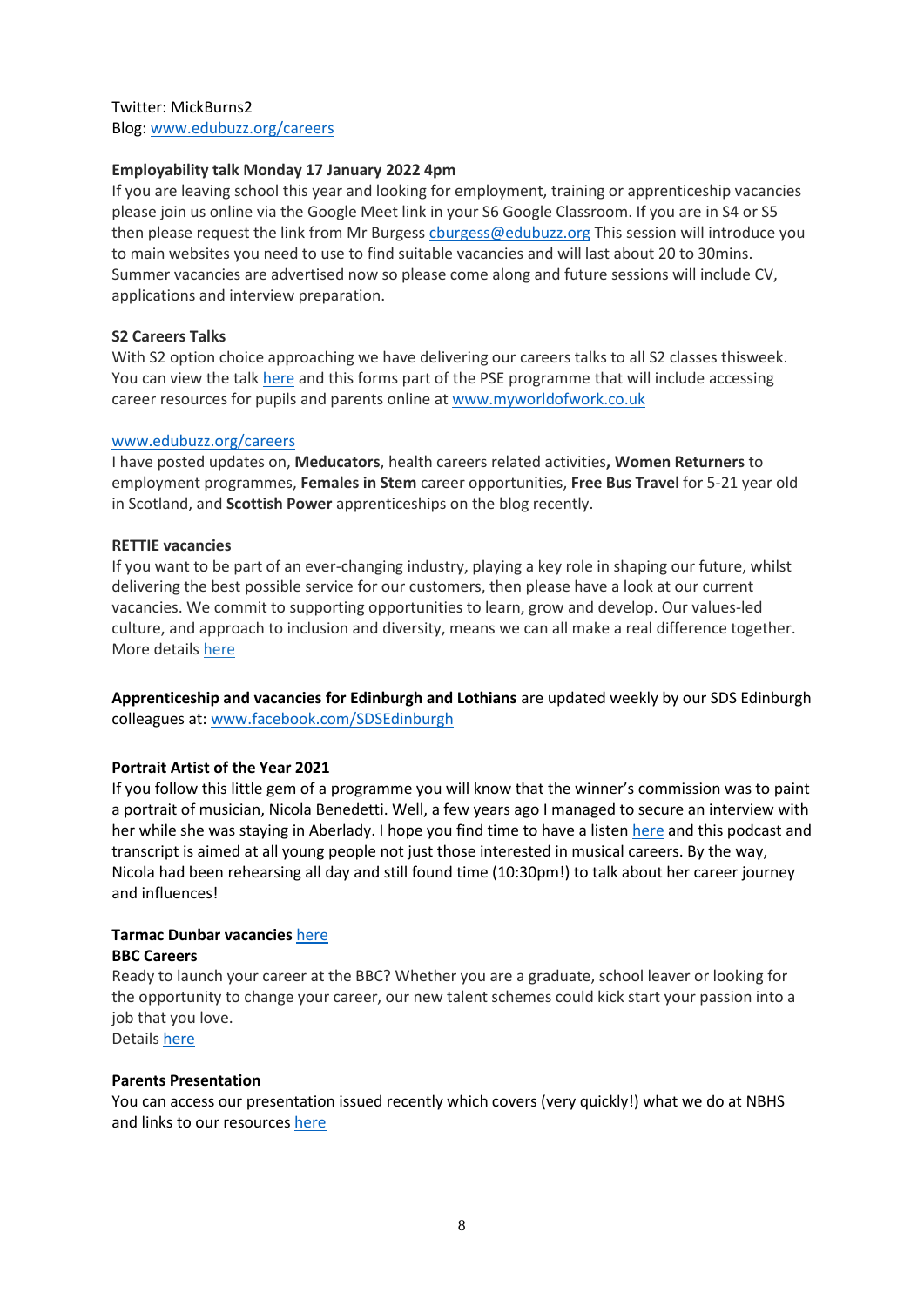**S4-6 and considering college as an option?** The college preparation talks were delivered this week and you can view the presentation [here](https://www.edubuzz.org/careers/2021/11/18/applying-for-college-2022/) if you have any questions please email: [mick.burns@sds.co.uk](mailto:mick.burns@sds.co.uk) as soon as possible.

### **Edinburgh College January start courses** [here](https://www.edinburghcollege.ac.uk/courses/january-courses)

### **We're Podcasting again!**

I have added 2 podcasts from the Modern Languages Dept.

Find out about German Teaching Assistant Lisa's journey and how languages will feature in her future plan[s here](https://www.edubuzz.org/careers/2021/12/07/why-my-languages-are-important/)

After a long absence I am adding to our bank of interviews and thi[s one](https://www.edubuzz.org/careers/2021/11/18/using-languages-in-my-career/) features working and studying in languages/business/teaching

**AMEY, Morrisons, Leonardo, Form3, Atkins, Morrisons and Actelligent** are all offering Graduate Apprenticeships to school leavers. Degree level study and up to £20,500 salary, more information at [www.apprenticeship.scot](http://www.apprenticeship.scot/)

We have delivered two **S5 careers talks** to the whole year and you can view the content [here](https://www.edubuzz.org/careers/2021/10/28/s5-buzz-talk-november-part-2/) You will find the survey an interesting snapshot of their future plans!

**Graduate Apprenticeship** (work and study for a degree) vacancies in Engineering and Business at [www.apprenticeship.scot](http://www.apprenticeship.scot/)

**BAE Systems apprenticeship recruitment** [here](https://www.edubuzz.org/careers/2021/11/04/bae-systems-apprenticeship-recruitment/)

### **Covid Mitigations**

The latest update to schools guidance from the Scottish Government came on **Wednesday 5th January**. This update reiterates that:

- Secondary pupils are encouraged to take a Lateral Flow test regularly tests are being distributed more efficiently in school now, in accordance with the updated guidance; any young person is still able to request test kits at reception if that's easier for them.
- Face coverings remain a vital Covid mitigation. All young people and staff are encouraged to bring them from home and must wear them appropriately, unless exempt. (We are finding an increasing number of young people are expecting to pick up a mask at reception on a daily basis!)
- Hand hygiene remains important sanitiser is readily available in school.
- Distancing remains in place for pupils-teachers and adult-adult. For us at NBHS, something that really helps create smooth movement around school is our one way system – staff have been asked to remind pupils regularly to adhere to this.
- Ventilation is important too I realise some rooms are chilly at the moment and pupils and staff are more than welcome to dress warmly to compensate for this. We are able to monitor classroom temperatures to ensure no room is unreasonably cold.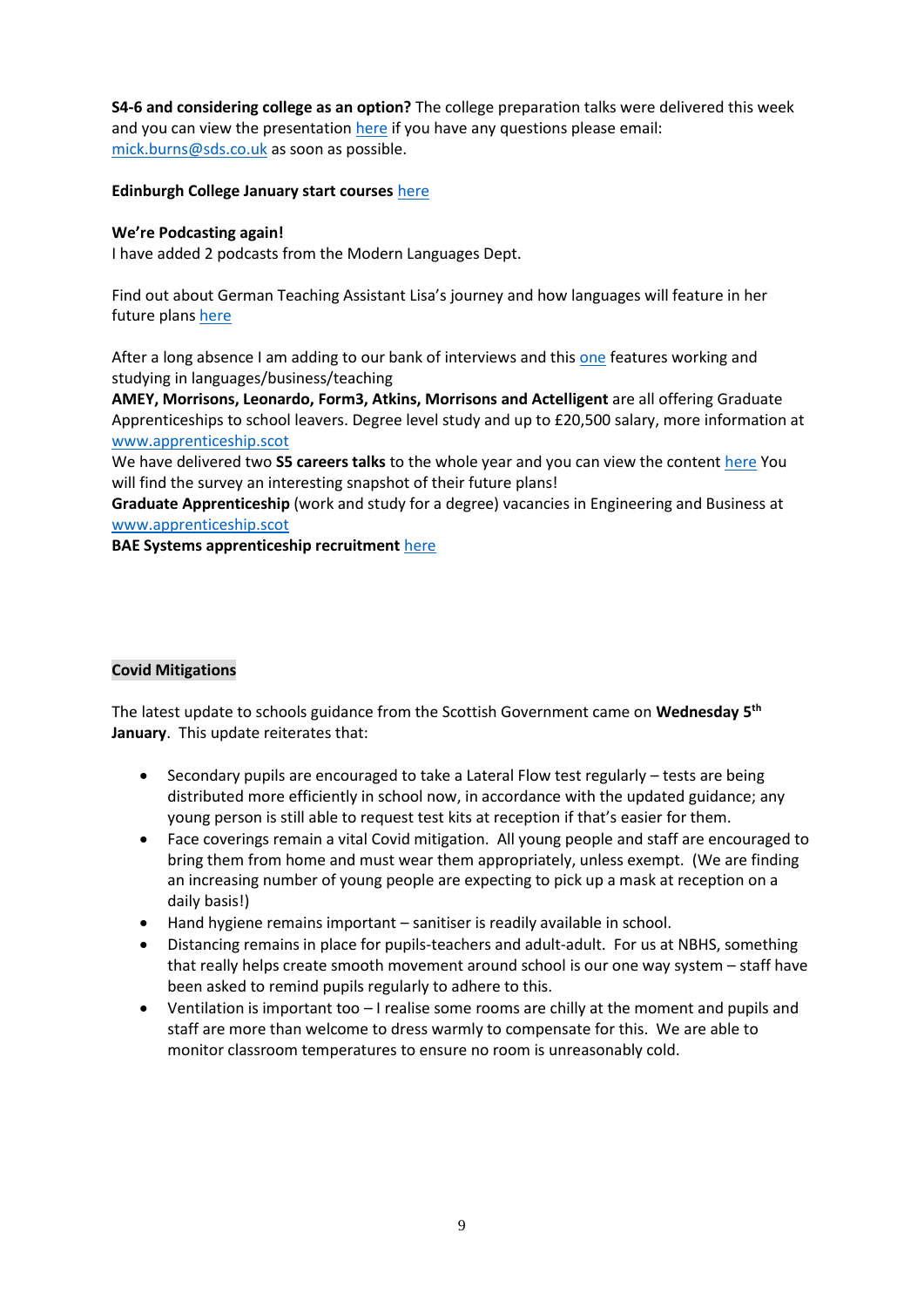

# **Key Changes to Self-Isolation Guidance summary (6th January)**

**Positive cases** are advised to self-isolate for 10 days. However, if the individual returns two consecutive negative LFD tests taken at least 24 hours apart with the first test no earlier than day 6 they may end isolation before the end of the 10 day period if they have no fever.

**Close contacts** who are fully vaccinated, having received 3 doses of the vaccination (plus 14 days) or are aged under 18 years and 4 months, can take daily LFD tests for 7 days instead of isolation - provided the tests are negative and they remains without symptoms. If someone has not received 3 doses of the vaccination, they will need to book a PCR test and even if this is a negative result, they will need to isolate for 10 days.

**Advice on confirmatory PCR tests** where people test positive on a lateral flow device (LFD) test they are now not advised to get a PCR test to confirm infection but to follow isolation advice as it applies to them as a positive case – there is an exception for people who may be eligible for the Self-Isolation Support Grant who are advised to take a PCR test to ensure they can confirm their infection to be potentially eligible for financial support.